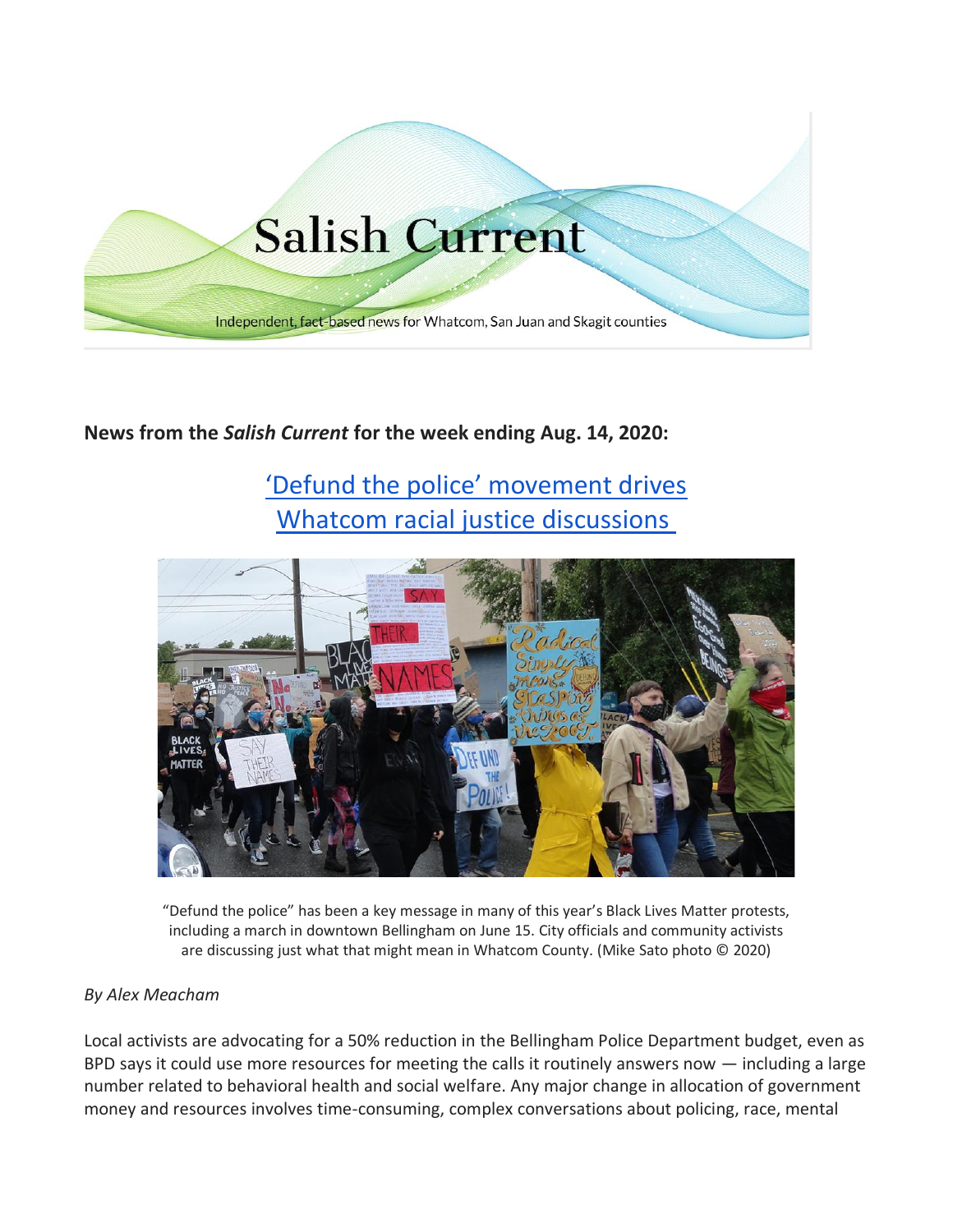health and drug use. While reformers would like to see change soon, community-wide conversations are just beginning, and the eventual direction and pace of change are as yet unknown. [Read more](https://salish-current.org/2020/08/14/defund-the-police-movement-drives-whatcom-racial-justice-discussions/)  [here...](https://salish-current.org/2020/08/14/defund-the-police-movement-drives-whatcom-racial-justice-discussions/)

\*\*\*

*Salish Current affirms its commitment to work for truth, justice, equality and healing for all people. #SayTheirNames #BlackLivesMatter #NoJusticeNoPeace*

\* \* \*

# **News from around the region:**

#### **Health & Safety**

- Border closure extended to Sept. 21 as is ban on recreational travel. [\(CTV News\)](https://www.ctvnews.ca/politics/canada-u-s-border-closure-extended-again-amid-tension-over-restrictions-1.5064424)
- Whatcom County Behavioral Health Advisory Committee proposed a \$1 million cut to services in 2021 from a \$4.8 million 2019-20 level due to a 24% decrease in revenue. [\(Western Front\)](https://www.westernfrontonline.com/2020/08/10/1-million-budget-cut-for-behavioral-health-services-proposed/)
- Almost all Skagit County beaches are closed to recreational shellfish harvest because of a marine biotoxin that can cause paralytic shellfish poisoning. [\(Skagit Valley Herald/paywall\)](https://www.goskagit.com/skagit/biotoxin-closes-most-local-shellfish-harvest/article_fefc3397-7d28-5f89-9453-1804af870585.html)

#### **Education**

• Revised federal Title XI guidelines protecting students from discrimination, harassment and sexual violence go into effect this week but have been described as "very troubling" by Western Washington University president Sabah Randhawa. [\(Western Front\)](https://www.westernfrontonline.com/2020/08/12/title-ix-federal-regulations-go-into-effect-on-aug-14/)

#### **Government**

- Port of Bellingham commissioners voted unanimously at their Aug. 11 meeting to look into running a chartered ferry two times a day, twice a week between Point Roberts and Bellingham despite disagreements as to who might pay for the ferry service and the opposition of the Point Roberts fire chief. [\(All Points Bulletin\)](https://www.allpointbulletin.com/stories/port-of-bellingham-vote-unanimously-to-look-into-point-roberts-ferry,11225)
- U.S. Senators Patty Murray and Maria Cantwell and U.S. Represenatives Suzan DelBene and Rick Larsen have asked the U.S. Ambassador to Canada for a border exemption for Port Roberts residents. [\(KING\)](https://www.king5.com/article/news/local/top-washington-lawmakers-ask-for-border-exemption-between-canada-and-small-whatcom-county-town-point-roberts/281-34093c4d-ca11-46e8-a960-57a286e283f8)
- Ferndale Mayor Greg Hansom told Senator Patty Murray and others on a video conference [call](https://www.bellinghamherald.com/news/local/article244876162.html) that small cities in Washington were facing challenging financial situations resulting from reduced tax and fee revenues due to COVID-19 but the city's financial reports as of July 31 show black instead of red ink. [\(My Ferndale News\)](https://myferndalenews.com/are-city-of-ferndale-finances-as-bad-as-the-mayor-says_106080/)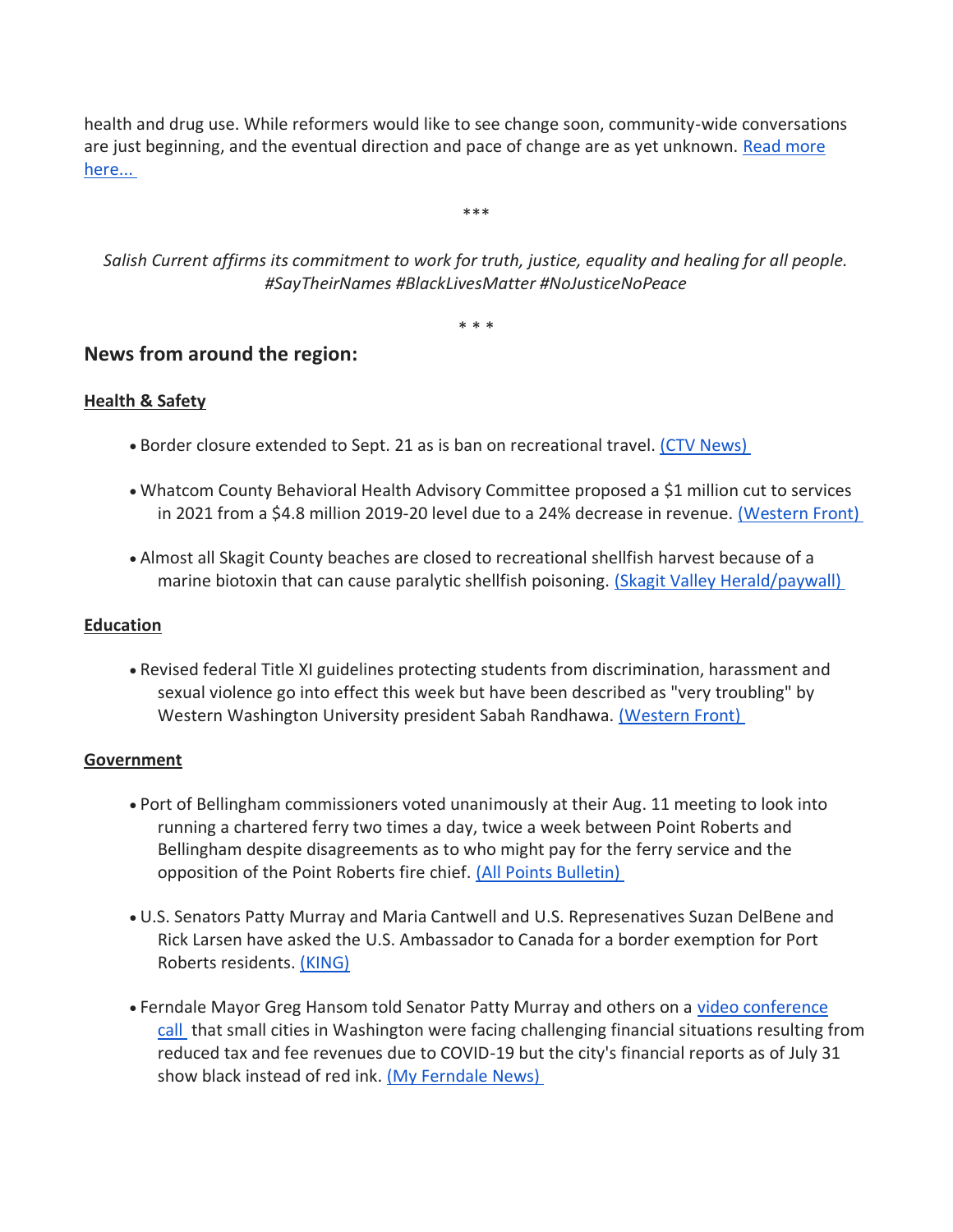• City of Bellingham

The next meetings of the Bellingham City Council are scheduled for Aug. 24 at 7 p.m. and Aug. 31 at 7 pm.

• Whatcom County

The next Whatcom County Council meeting is scheduled for Sept. 15 at 7 pm. There will be a discussion on the budget. [Click here to participate.](http://www.whatcomcounty.us/3415/Participate-in-Virtual-Council-Meetings)

## **Nature**

- A low-flying helicopter carried logs near Terrell Creek near Blaine this week between Kickerville Road and Jackson Road as part of fish habitat improvements to the waterway. [\(Northern](https://www.thenorthernlight.com/stories/helicopter-placing-200-logs-at-terrell-creek-this-week,11190?)  [Light\)](https://www.thenorthernlight.com/stories/helicopter-placing-200-logs-at-terrell-creek-this-week,11190?)
- San Juan County Land Bank is updating its Interim Stewardship and Management Plan for Zylstra Lake on San Juan Island and invites the public's comments by Aug. 21. (San Juan [Update\)](https://sanjuanupdate.com/2020/08/zylstra-lake-preserve-open-for-public-comment/)
- Fifty mountain goats completed their relocation from the Olympic Mountains to the North Cascades this week. [\(Skagit Valley Herald/paywall\)](https://www.goskagit.com/news/mountain-goat-relocations-complete/article_dd88f3ca-43d9-5060-b451-2aeb85607ae7.html)

#### **Business**

- Ferndale city planners have requested a second six-month approval delay for three Ferndale "catalyst" multi-family/commercial business projects approved by the city to attract more businesses to downtown and given permit and tax exemptions. [\(My Ferndale News\)](https://myferndalenews.com/downtown-ferndale-catalyst-program-developers-seek-2nd-deadline-extension_106053/)
- The Port of Anacortes is moving ahead with its Curtis Wharf piling repairs, entering into bonds, updating mooring rates and continuing to implement safety measures to protect against COVID-19. [\(Anacortes American/paywall\)](https://www.goskagit.com/anacortes/news/port-moving-ahead-with-repairs-at-wharf/article_fb6e93da-dc0e-11ea-abca-1b4dbe0517e1.html)

## **Community**

- Shelter Bay, a 420-unit planned residential development near La Conner with a current population of about 2,000, quietly celebrated its 50th anniversary. [\(La Conner Weekly News\)](https://laconnerweeklynews.com/Content/News/News/Article/Shelter-Bay-slips-quietly-past-50-year-anniversary/2/27/3300)
- Forty-five affordable rentals at April's Grove under construction by OPAL near Eastsound have had 120 island households applying. [\(Orcas Issues\)](https://orcasissues.com/aprils-grove-is-leasing-up/)
- Whatcom County households financially impacted by COVID-19 can apply for \$3.3 million in CARES Act housing assistance funding. [\(Whatcom County Health Dept/Whatcom Talk\)](https://www.whatcomtalk.com/2020/08/05/new-funding-to-support-rent-and-mortgage-payments-now-available-in-whatcom-county/)
- Unemployment, lack of housing and a poverty rate already high in Whatcom County has been exacerbated by COVID-19[.\(Western Front\)](https://www.westernfrontonline.com/2020/08/13/bellingham-poverty-rate-predicted-to-rise/)